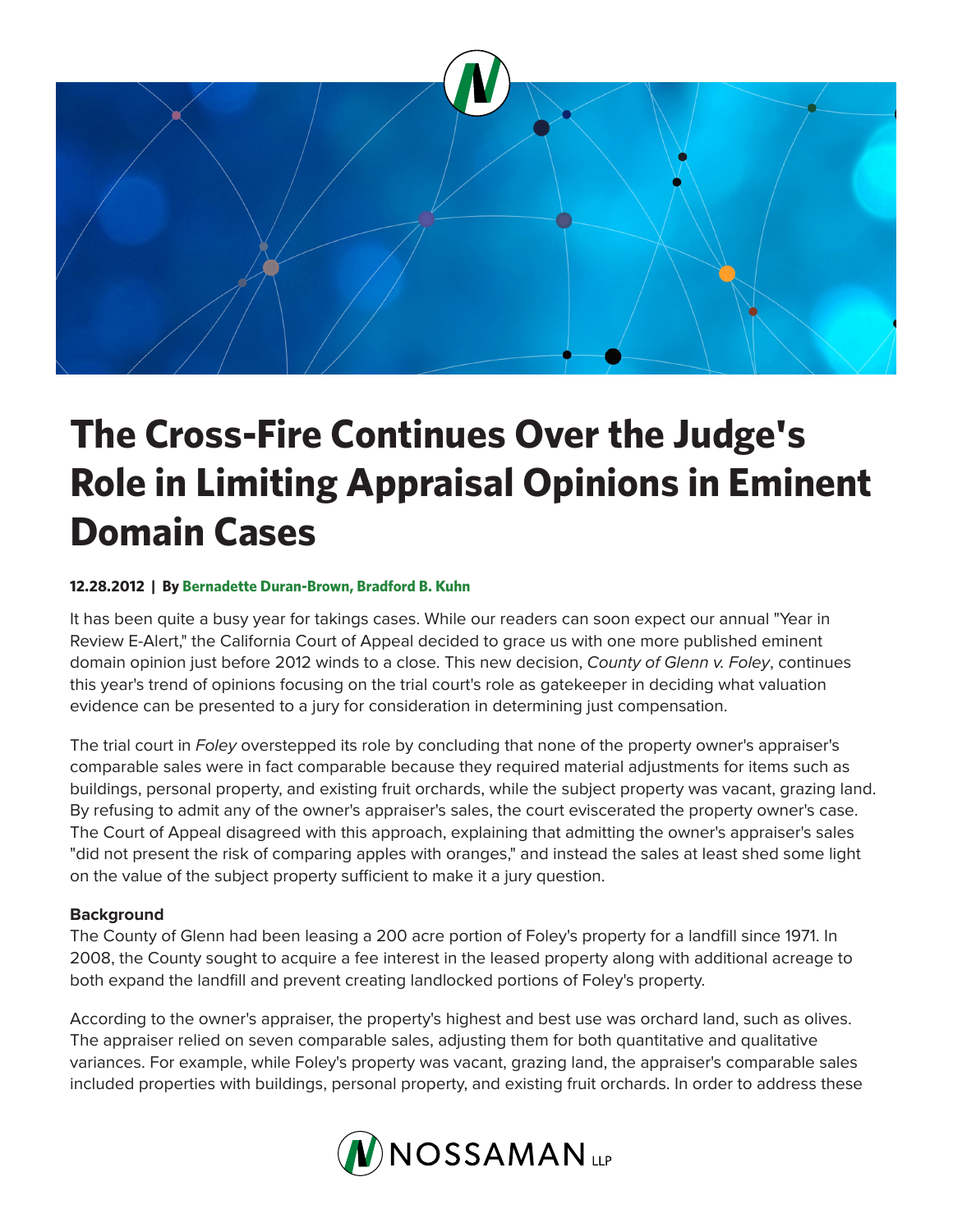differences, the appraiser relied on (i) orchard cost studies from the University of California and (ii) conversations with other appraisers and then deducted these values from the respective comparable's sales price. He valued the property at \$1.7 million.

The County's expert opined that the highest and best use was as grazing land because of the property's topography and soil quality. He did not discuss whether a conversion to orchards was feasible. Using nine grazing land comparable sales, the County's appraiser reach a property value of \$637,000.

Before trial, the County filed a motion in limine seeking to exclude the owner's appraiser's opinion on the grounds that it violated: (i) Evidence Code section 822 because the appraiser's quantitative adjustments demonstrated he valued items other than the property in question (i.e., the orchards and improvements on the comparable sales); and (ii) Evidence Code section 816 because it was based on comparable sales that were not sufficiently comparable. The trial court agreed on both grounds and excluded the owner's appraiser's opinion of value in its entirety. Thereafter, the parties stipulated to the valuation proffered by the County and judgment was entered, from which Foley appealed.

### **The Appeal**

The property owner contended that the trial court's evidentiary rulings were incorrect and the owner's appraiser's valuation opinions should have been admitted for jury consideration. The Court of Appeal agreed.

With respect to the trial court's exclusion of the appraiser's opinions under Evidence Code section 822, the Court of Appeal explained that while this section excludes *opinions* regarding the value of any property or property interest other the one being valued, its purpose "was to exclude a party who produces an expert appraiser from using his opinion of the value of property X *as a whole* as a prop in proving the value of the subject property." However, testimony regarding the *adjustments* made to a comparable sale is allowed. That is what the owner's appraiser undertook, and his opinions should not have been excluded under this section.

Regarding the trial court's exclusion of the owner's appraiser's comparable sales under Evidence Code section 816, the Court explained that "the essence of comparability is recent and local sales '*sufficiently* alike in respect to character, size, situation, usability and improvements' so that the price 'may fairly be considered as *shedding light'* on the value of the condemned property." The key is whether the comparable sale sheds light on the value of the property. While the judge determines whether a comparable sale does indeed *shed light* on the value of the property, the test is whether the sale has "*some* tendency in logic to prove the value of the subject property sufficient to make it a jury question." In other words, the admissibility of a comparable sale is not subject to a relatively high threshold, and the Court concluded the comparable sales used by the owner's appraiser met this bar and should not have been excluded.

The Court reversed and remanded directing the trial court to deny the County's motion in limine in its entirety, meaning the case will proceed to a jury trial to determine just compensation.

### **Conclusion**

The *Foley* case reaffirms that a trial court judge must act cautiously in performing his or her role as gatekeeper. At the same time, the Court made clear that the judge is not to take this role lightly, explaining that when a valuation expert employs an unsanctioned or improper methodology, the opinion should be excluded and there would be no constitutional guarantee to a jury trial in such an instance.